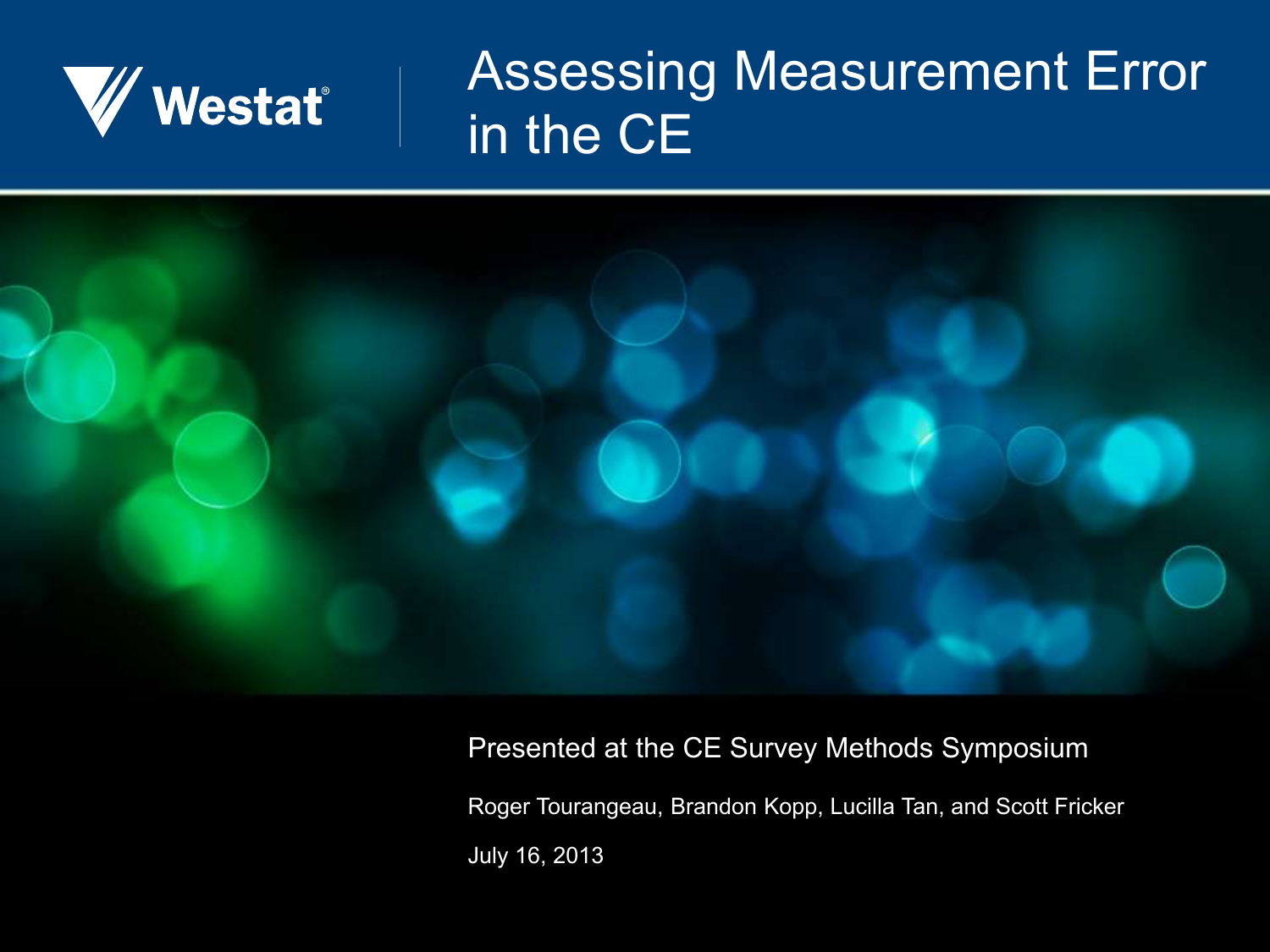# **Introduction**

- Goal is to develop specific measure that can be used on an ongoing basis to track measurement error in the Consumer Expenditure Survey (CE) over time
- As a practical matter, most of the measures proposed track overall error in the CE, not just measurement error

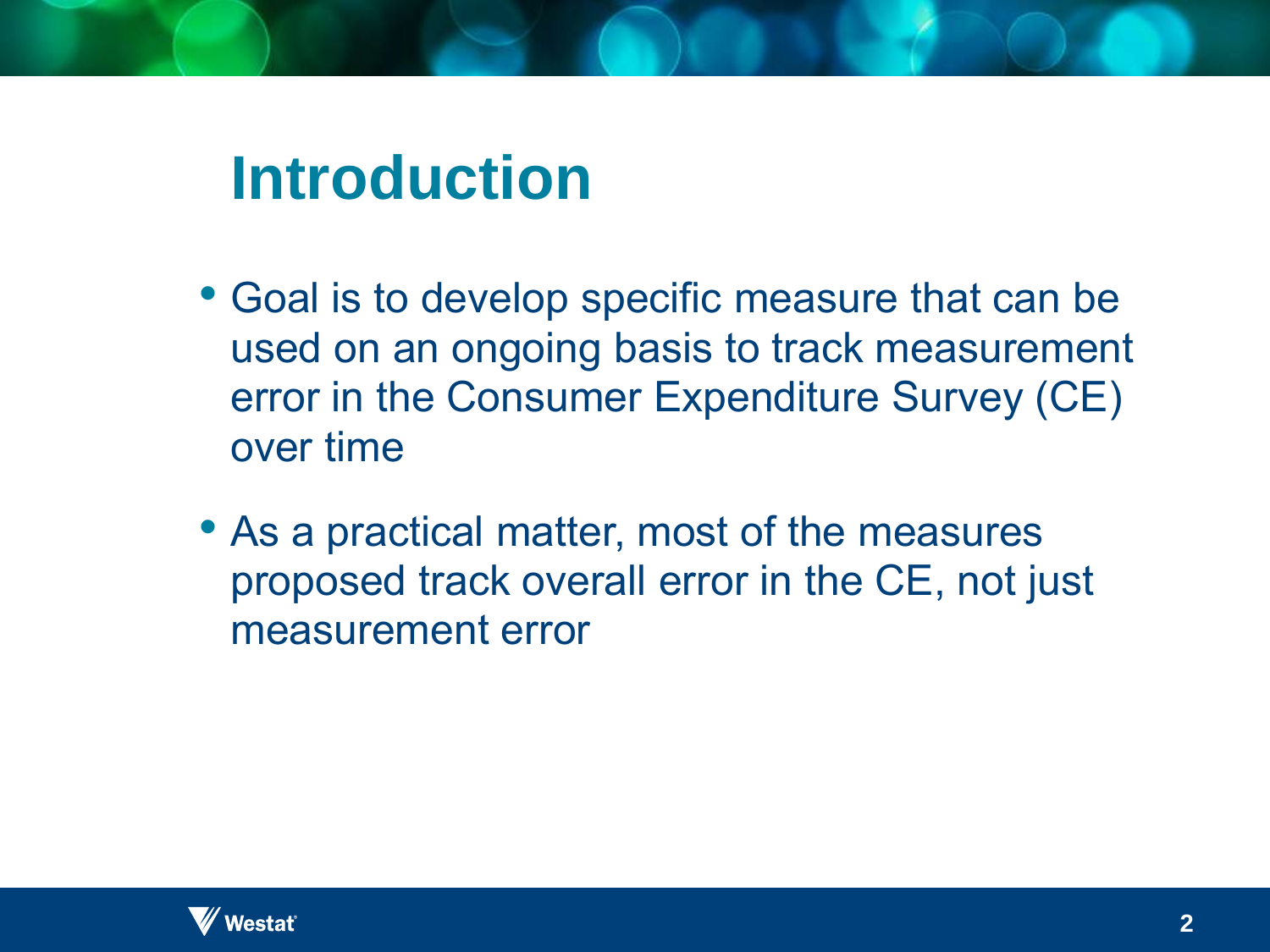# **Background**

- Many methods have been used to assess error in the CE, each with their strengths and weaknesses
- We recommend an multi-method-indicators (MMI) approach that consists into three main categories:
	- Internal indicators (based solely on CE data or paradata)
	- External indicators (compare estimates from the CE to an external data source)

— Record check studies

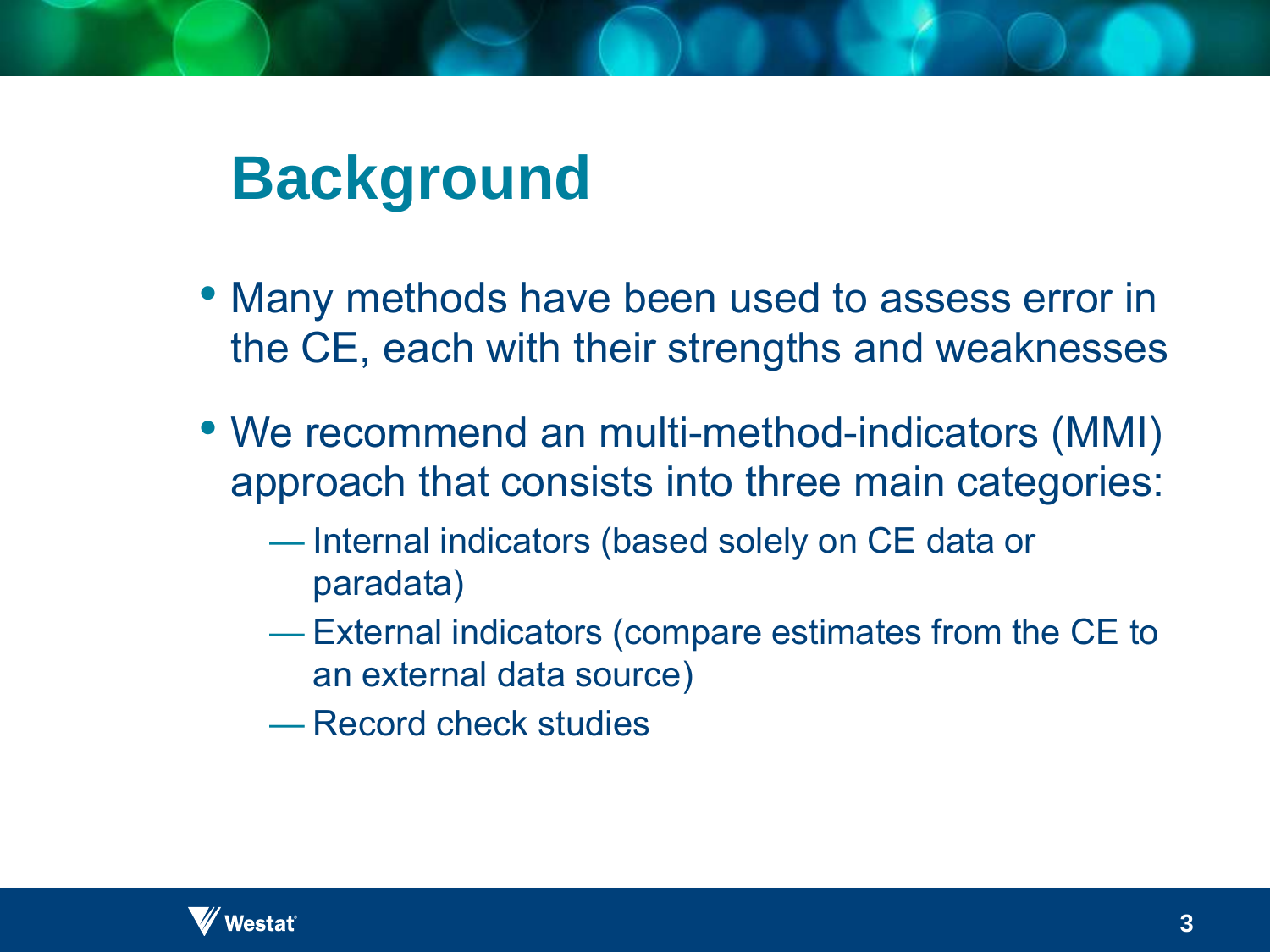# **Internal Indicators**

- Some are based solely on CE data or information about the data collection process—Internal indicators
- **Examples** 
	- Compare Interview Survey with Diary Survey
	- Compare across waves or across groups (for example, the proportion of CE respondents consulting bills or other records during the Interview Survey)
	- Develop latent class models based on several types of data/paradata
	- Use multi-level models to identify item or R characteristics associated with error
- Weakness—Can't really estimate the magnitude of the errors (for example, proportion of Rs consulting records); these are indirect indicators

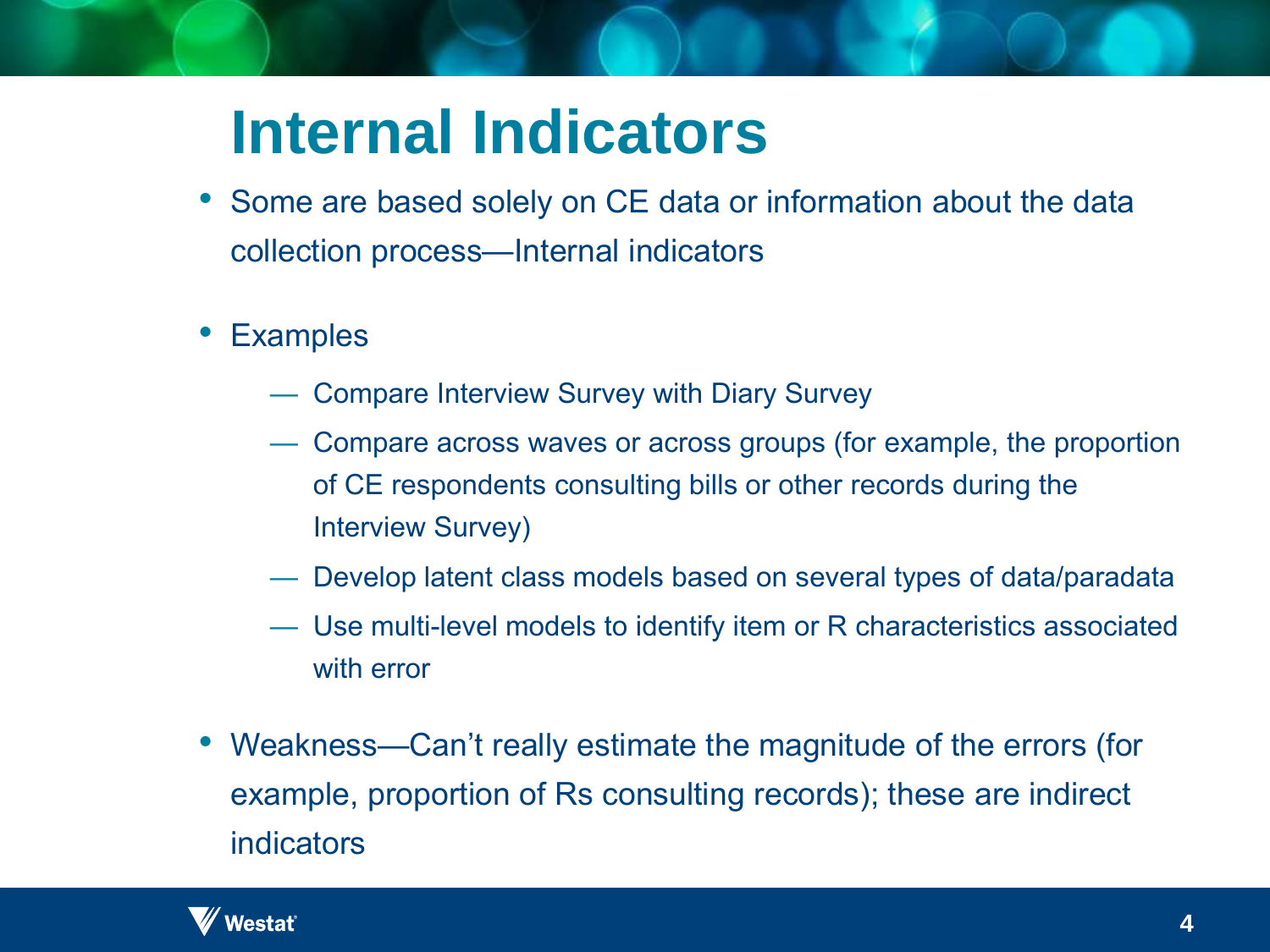#### **External Indicators**

- Comparison to external data sources
- Two main external sources
	- Personal Consumption Expenditures from NIPA (National Income and Product Accounts)
	- Compare CE estimates with other surveys (e.g., MEPS, PSID, RECS)
- Weakness—Although PCE is covers many categories and a lot of work has gone into establishing "concordance" of PCE/CE categories, errors in PCE are not well established; not clear external benchmarks are really more accurate than the CE

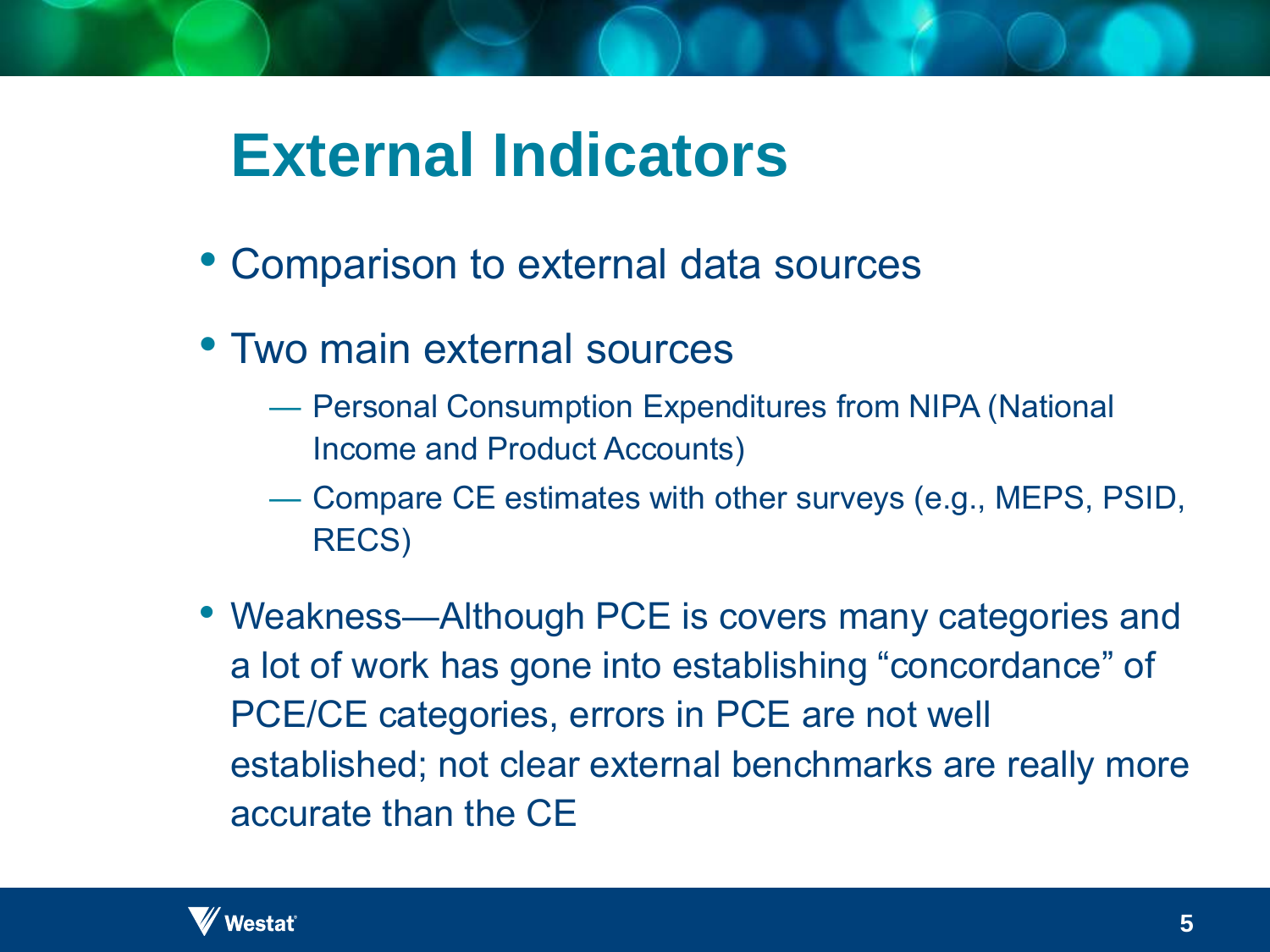#### **Record Check/Validation Studies**

- Compare CE reports to actual bills or other records
- In principle, this is a good method but it has many practical difficulties
	- —Burdensome; likely to produce high rates of unit and item nonresponse
	- —Some types of purchase unlikely to generate records
	- —Recent feasibility study by Geisen and colleagues—Rs produced records for 36 percent of reported purchases

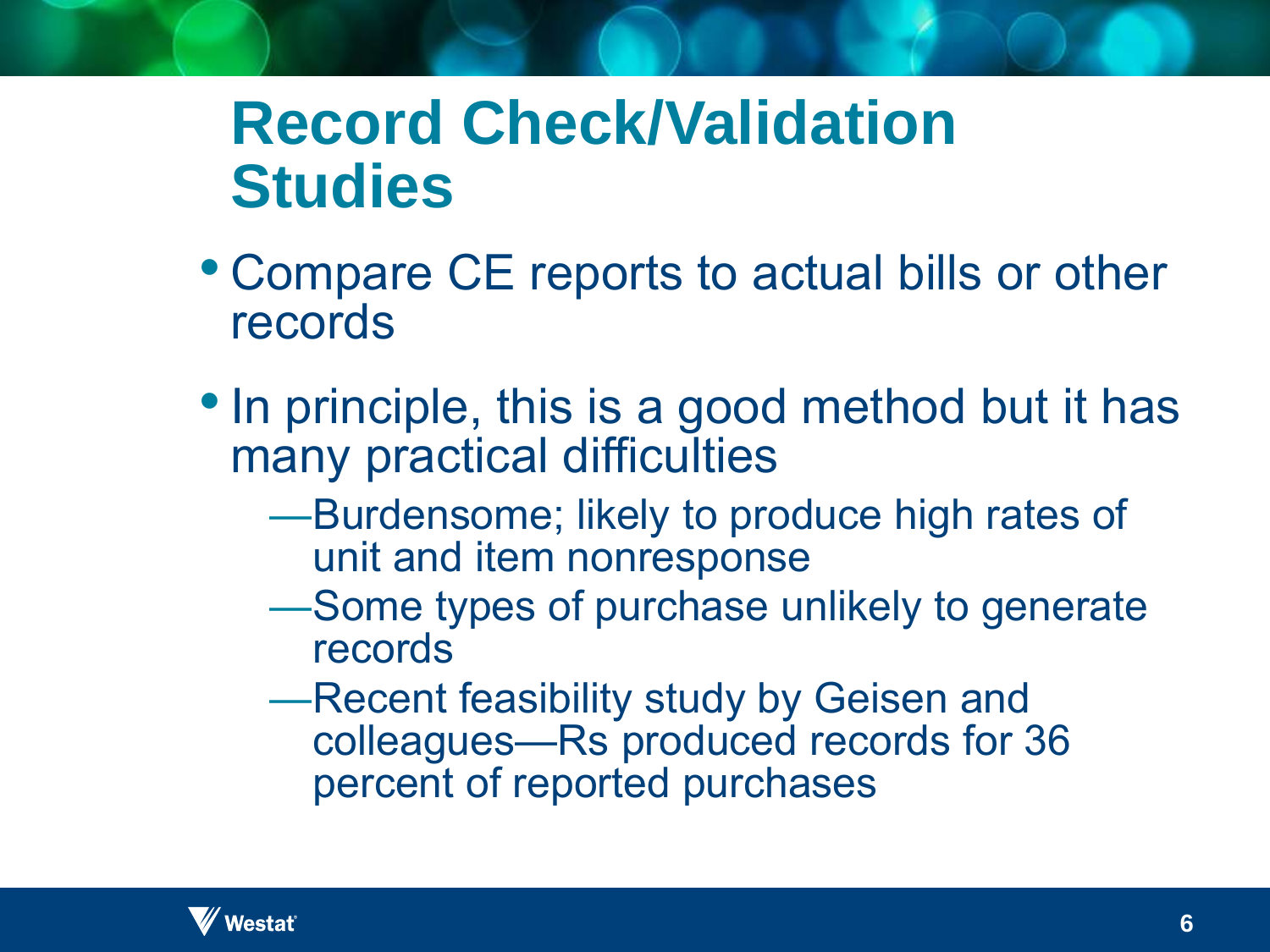### **Selection Criteria for Internal Indicators**

- **Sources of error**: Should give some indication of magnitude of different types of reporting error (forgetting, conditioning, satisficing)
- **Relation to error**: Should be predictive of level of error
- **Availability/stability**: Should tap data that will be available over time
- **Utility for improving items or survey procedures**: Should help identify problems that can be fixed

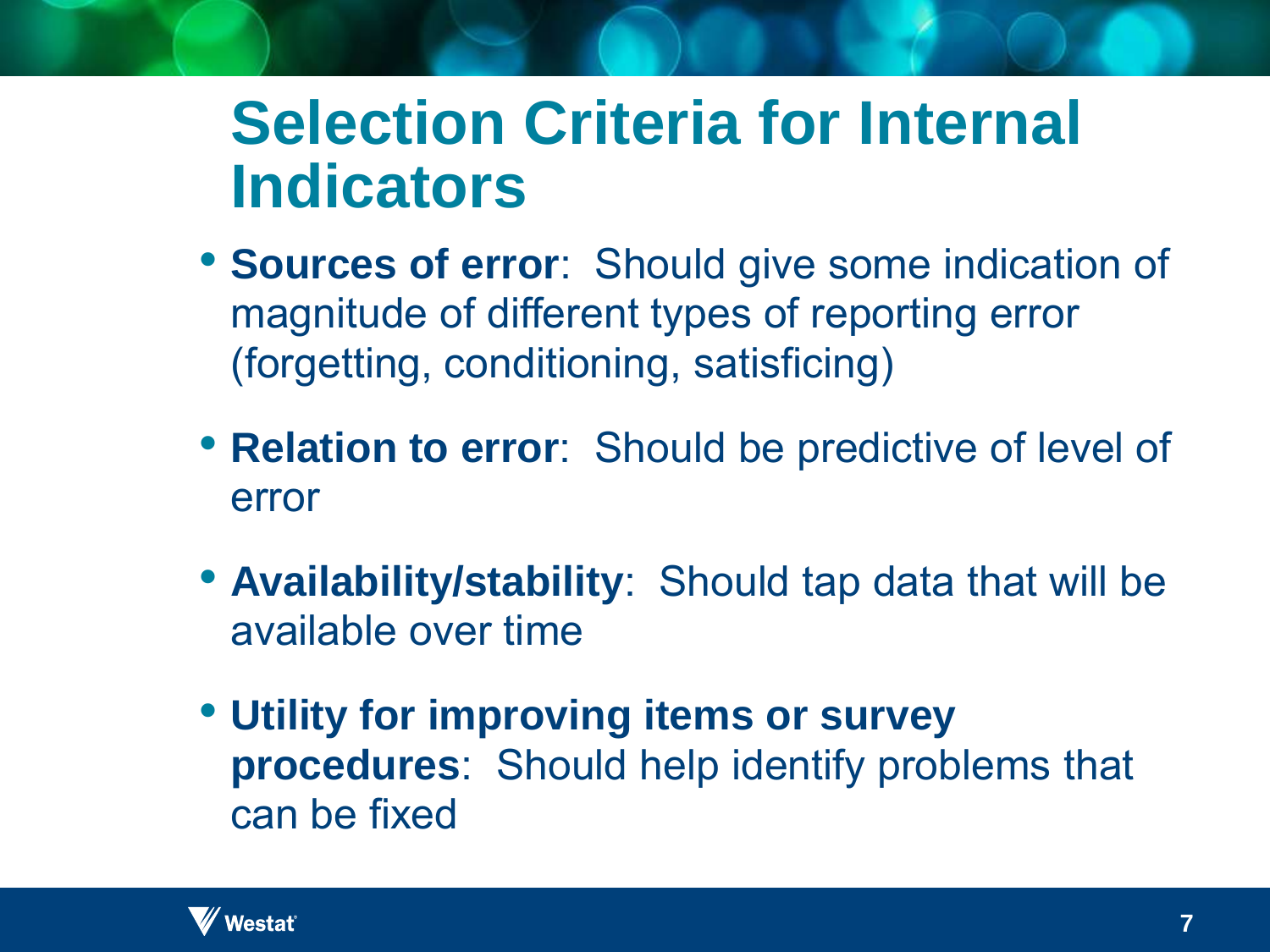#### **An Illustrative Set of Internal Indicators**

- In the Diary Study, interviewer assessments of the diary keeper's level of diligence in recording entries before pickup versus data collected by recall (recall error);
- The ratio of the number of entries in diary week one and diary week two (conditioning);
- The percentage of respondents who use records during the Quarterly Interviews (recall error);
- The length of interview (satisficing?);
- The average number of contact attempts needed to complete Quarterly Interviews (reluctance).

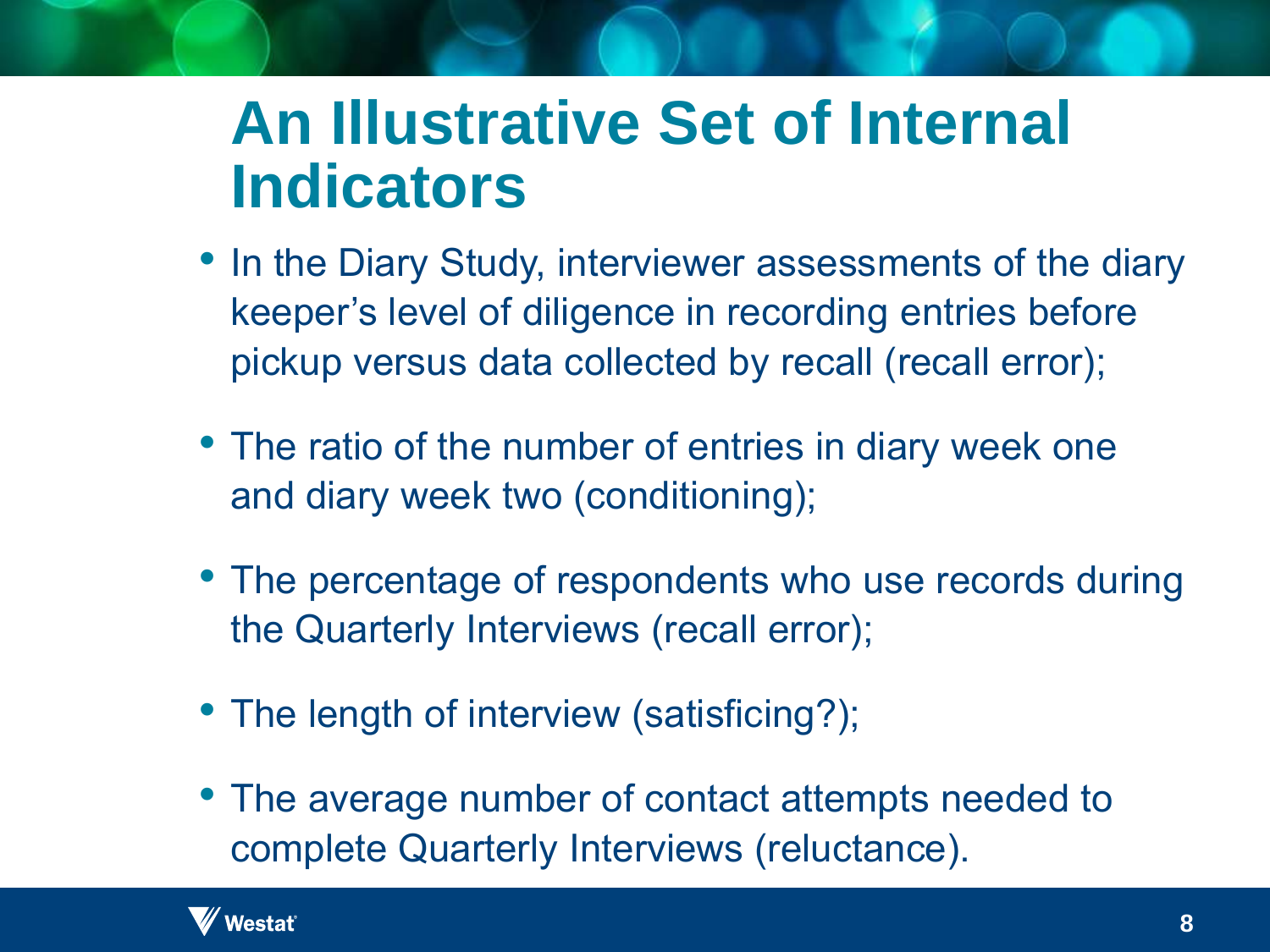### **Selection Criteria for External Indicators**

- Cover a range of categories, including some that differ in the likely availability of records;
- Include both regular (e.g., rent/mortgage, utilities) and irregular (e.g., clothing) expenditures;
- Include both large and small expenditures;
- Focus on categories in which the external source uses a definition that is reasonably consistent with the CE definition.

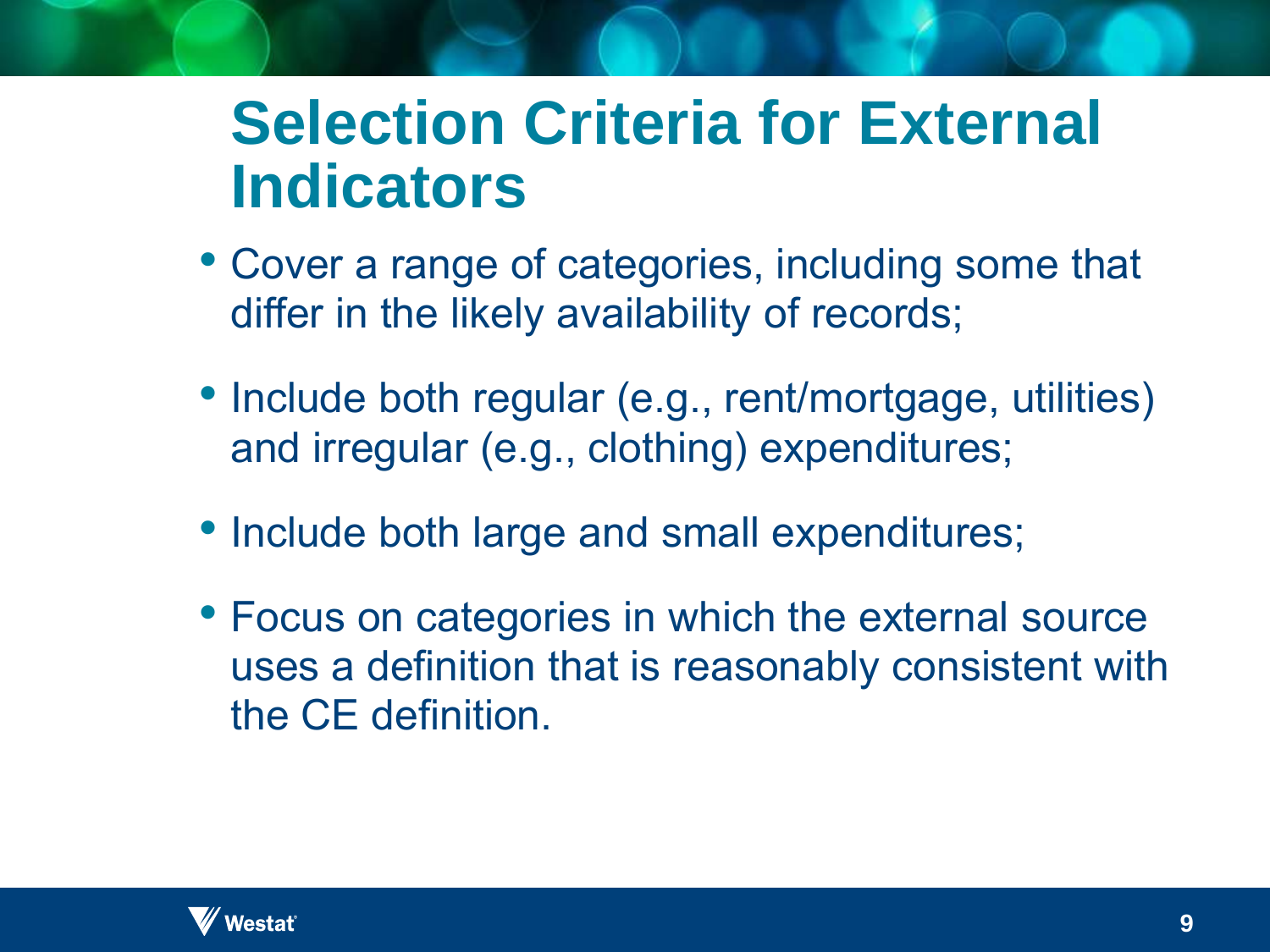### **An Illustrative Set of External Indicators**

- Comparisons with other surveys
	- ACS estimates for rent (6.1%) and mortgage (6.4%);
	- ACS estimates for utilities and fuel (7.5%);
	- Residential Energy Consumption Survey (RECS) estimates for utilities and fuel (7.5%);
	- MEPS estimates for hospitalization and health insurance (Healthcare 6.7%);
	- MEPS estimates for medical and health;
	- PSID estimates for medical and health.

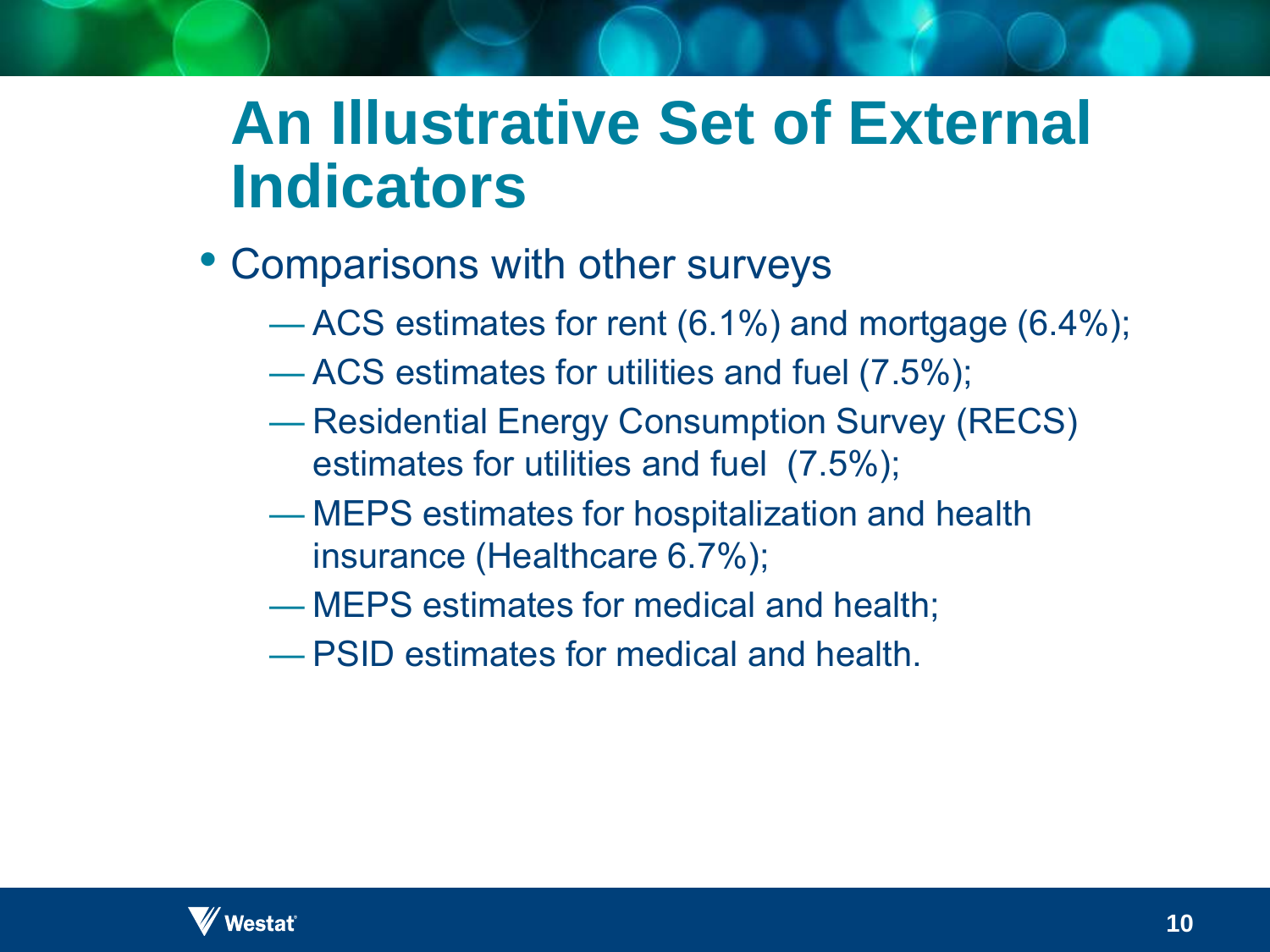### **An Illustrative Set of External Indicators**

- Comparisons with the PCE
	- —Household appliances (major and small appliances 0.6%);
	- —Rent (6.1%) and utilities (7.5%);
	- —Food purchased offsite (Food away 5.3%);
	- —Women's and girl's clothing (1.5%);
	- —Men's and boy's clothing (0.8%).

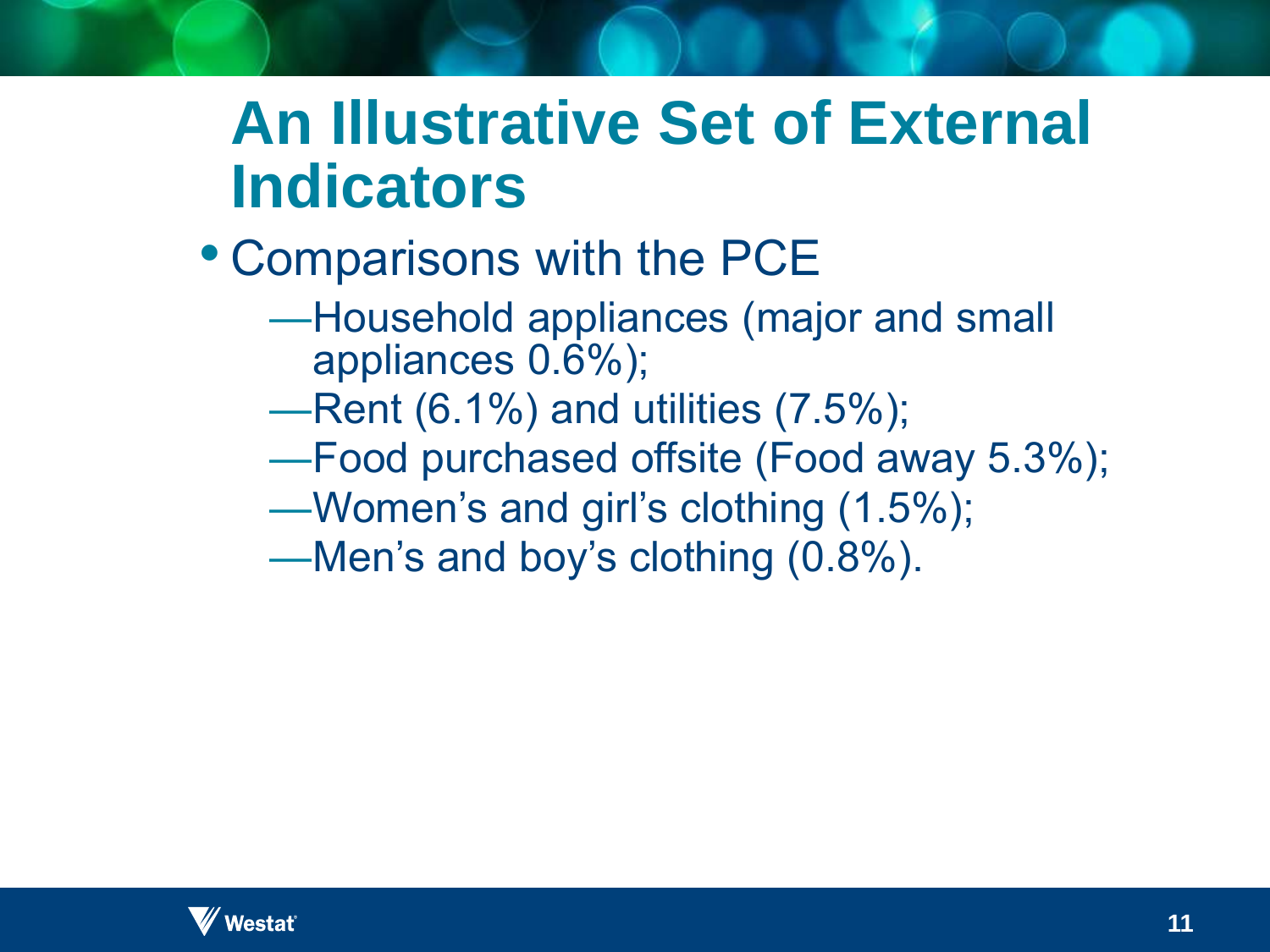# **Record Check/Validation Study**

- Use many of the same categories as in external Indicators to assess convergence
- An illustrative set:
	- Women's and girl's clothing;
	- Men's and boy's clothing;
	- Rent and utilities;
	- Food purchased offsite; and
	- Hospitalization and health insurance

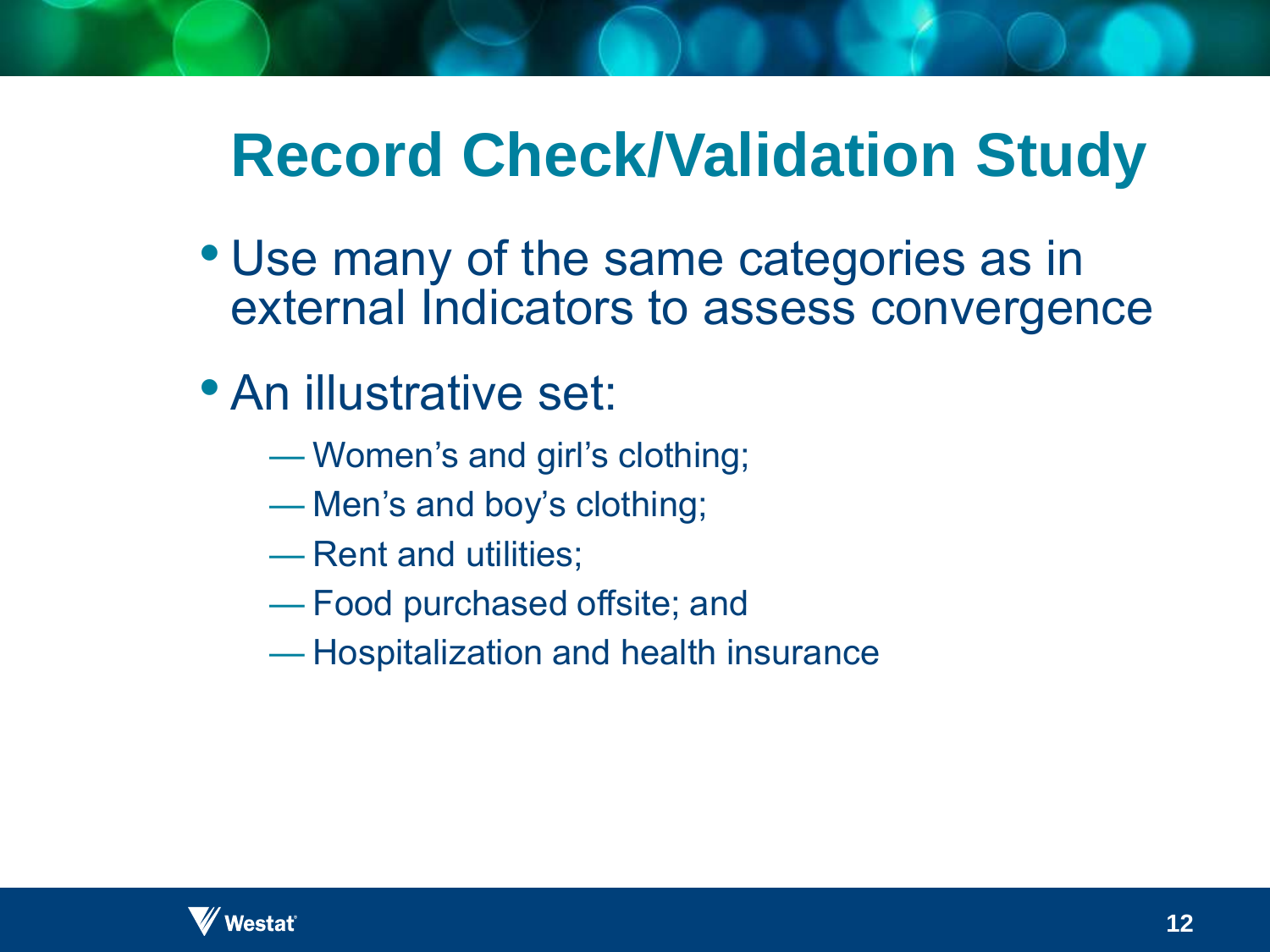#### **Topics for Pre-Implementation Research**

- Test protocols for obtaining records for more expenditure categories and for a higher percentage of survey reports
	- Should we try to collect records for all expenses or only for select categories?
	- What expenditure categories and what types of records raise privacy concerns?
- Determine the sample size for a records validation study
- Attempt to access respondents' electronic records more effectively
- Develop improved methods to measure under- and overreporting of expenditures (as opposed to amounts)

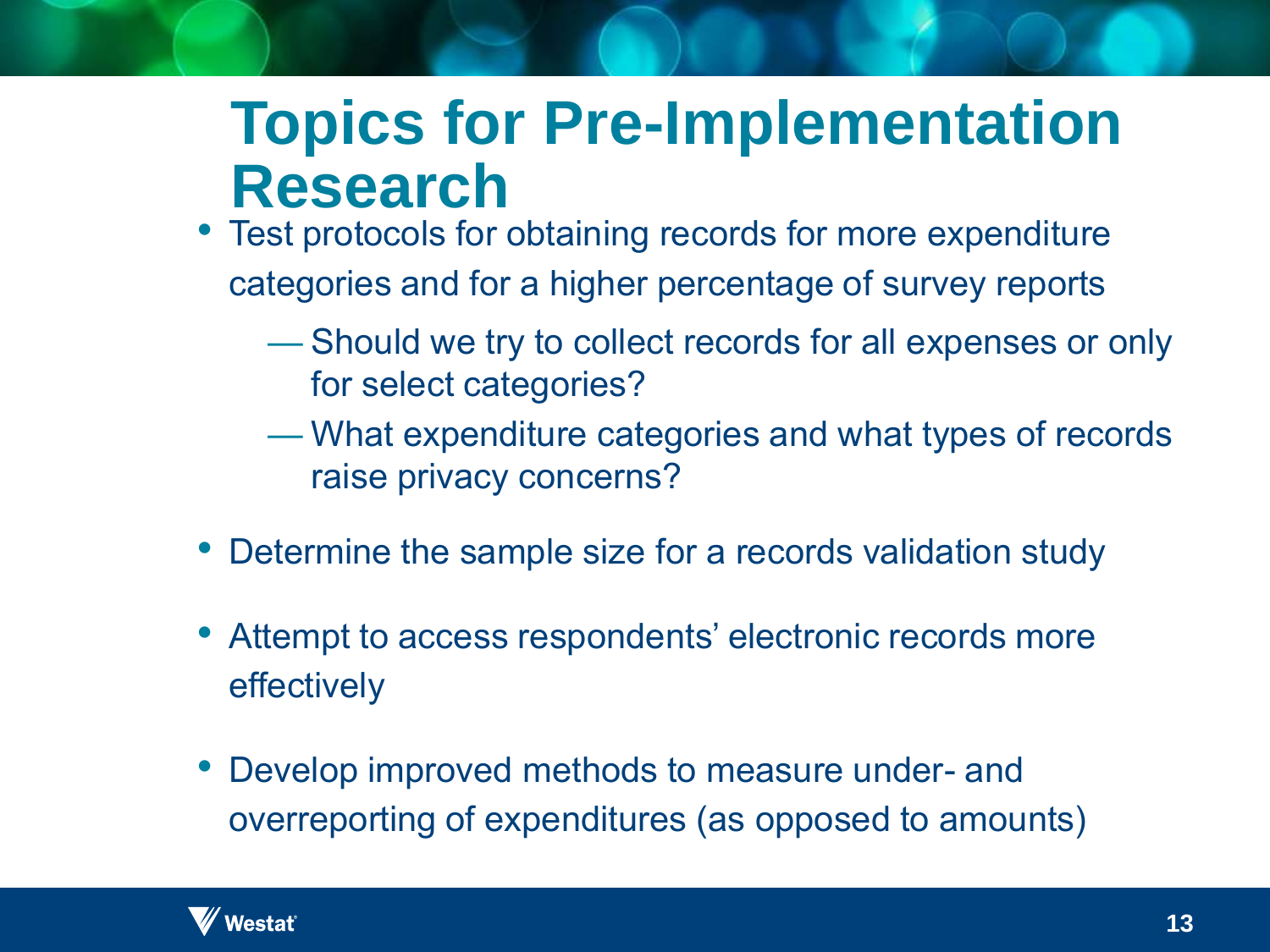# **Topics for Ongoing Research**

- Examine interrelationships among indicators
	- Are the indicators unidimensional or multidimensional?
	- Factor analyze internal and external indicator values over time
	- Other approaches (like LCA) may be useful
- Ongoing research to identify more effective internal indicators will be needed, especially if the CE survey design changes.

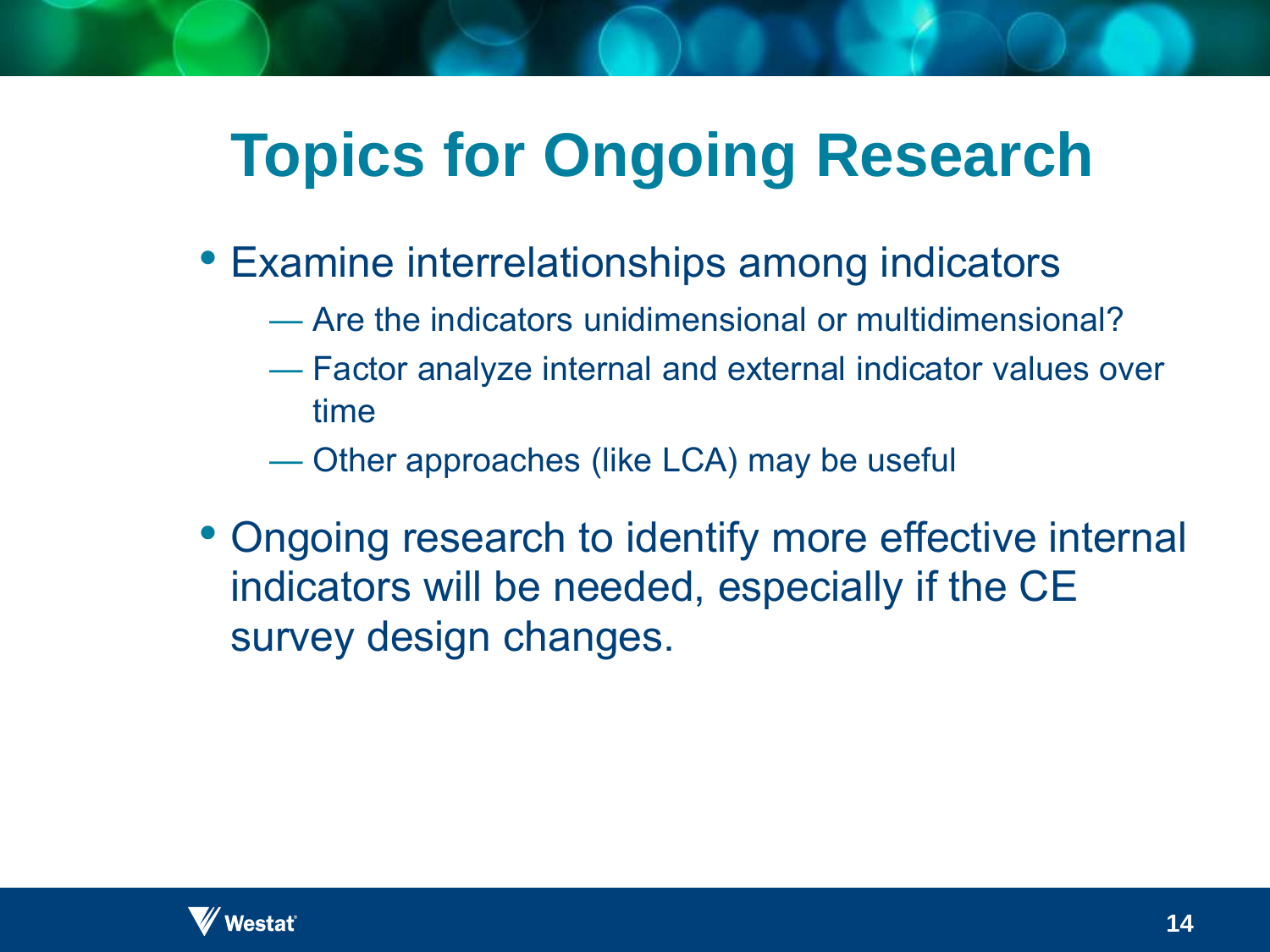# **Additional Considerations**

- **Cost:** What inputs are needed to develop each MMI component?
- **Duration for developmen**t: How long will the development efforts take?
- **Applicability**: Is the component applicable only to the current CE design or will it remain applicable to other designs?
- **Periodicity**: How often can the indicators be tracked?